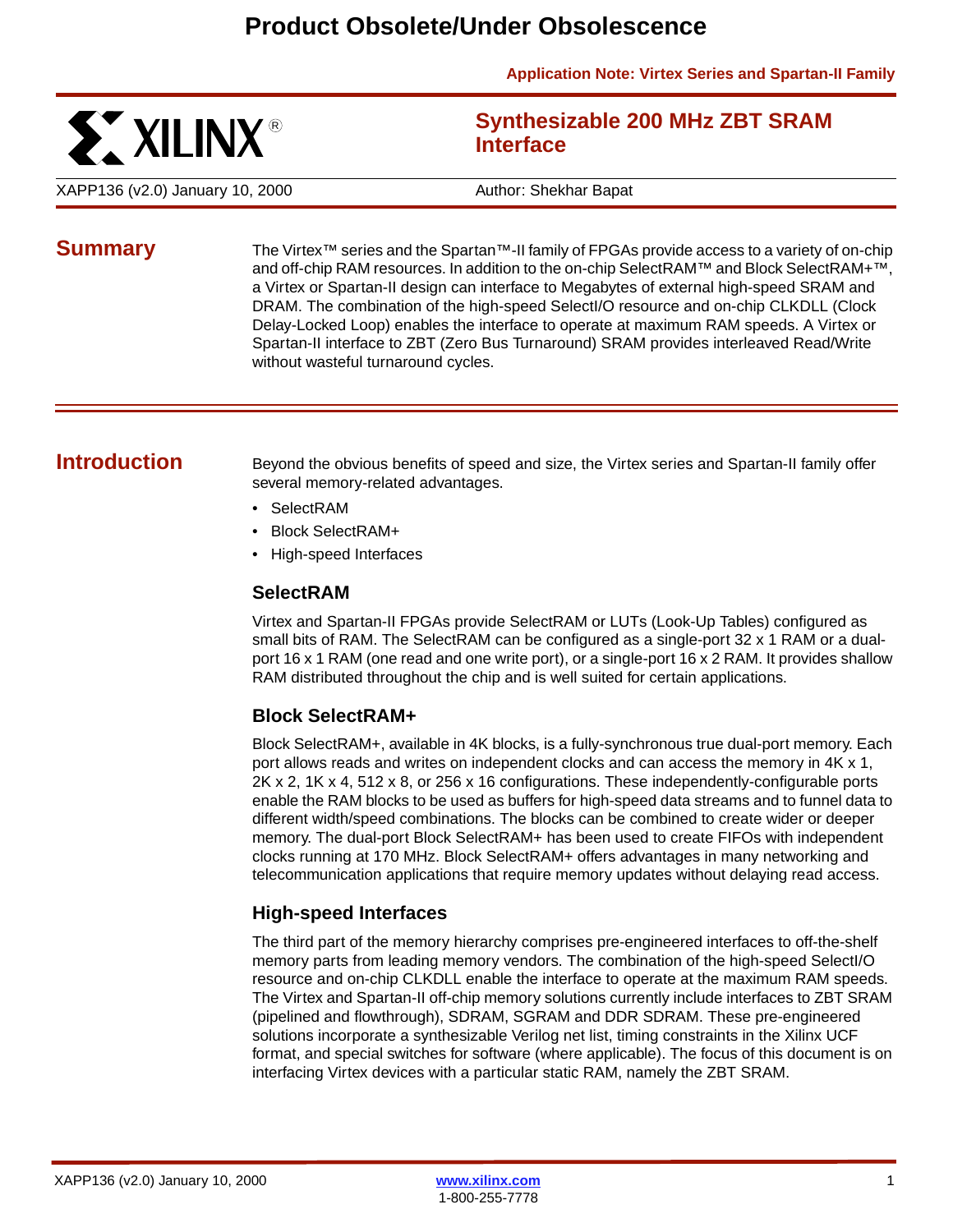#### **Synthesizable 200 MHz ZBT SRAM Interface** <sup>R</sup>

## **A Primer on ZBT SRAM**

The term "Zero Bus Turnaround" was coined by IDT in October 1996. IDT, Micron, and Motorola developed the ZBT technologies independently, and all three companies are offering compatible ZBT products based upon the same architecture.

ZBT SRAM devices are synchronous SRAMs that provide maximum system throughput by utilizing every bus cycle. As the name implies, there are no turnaround cycles required when switching between read and write cycles. Consequently, there are no wasted cycles and the system actually delivers the stated bandwidth. This feature is particularly beneficial in applications with many random, intermixed read and write operations on the data bus as opposed to long bursts of reads or writes. Examples of such applications include network interface cards, LAN and WAN switching, gigabit switching, ATM switching, and switch or hub-shared fabric and router tables. [Figure 1](#page-1-0) shows alternate writes and reads and the resulting bus utilization for ZBT SRAM and contrasts it with the regular SRAM. Traditional pipelined SRAMs have two turnaround cycles and consequently suffer a larger degradation in performance.



**Figure 1: ZBT SRAM vs. Regular SRAM**

<span id="page-1-0"></span>ZBT SRAM devices come in pipelined and flowthrough varieties. Pipelined devices can operate at higher frequencies than flowthrough devices, but flowthrough devices have shorter latency. Control signals on both types are identical, however, and are simpler than for a Sync Burst SRAM. Many designers opt to use only the read/write control signal, further simplifying the controller and minimizing FPGA I/O usage. The control signals "Chip Enable" and "Output Enable" can be used to create a bank of ZBT SRAMs.

### **Pipelined ZBT SRAM**

Pipelined ZBT SRAMs are late-late-read RAMs in the sense that data appears two clock cycles after address [\(Figure 2\)](#page-1-1). In order to allow interleaved reads and writes, it is also a late-late-write RAM. During a read operation, valid data appears two clock cycles after the address and control signals. Similarly, during a write operation, the data is input two clock cycles after the address and control signals are registered.



<span id="page-1-1"></span>**Figure 2: Bus Operations for Pipelined ZBT SRAM**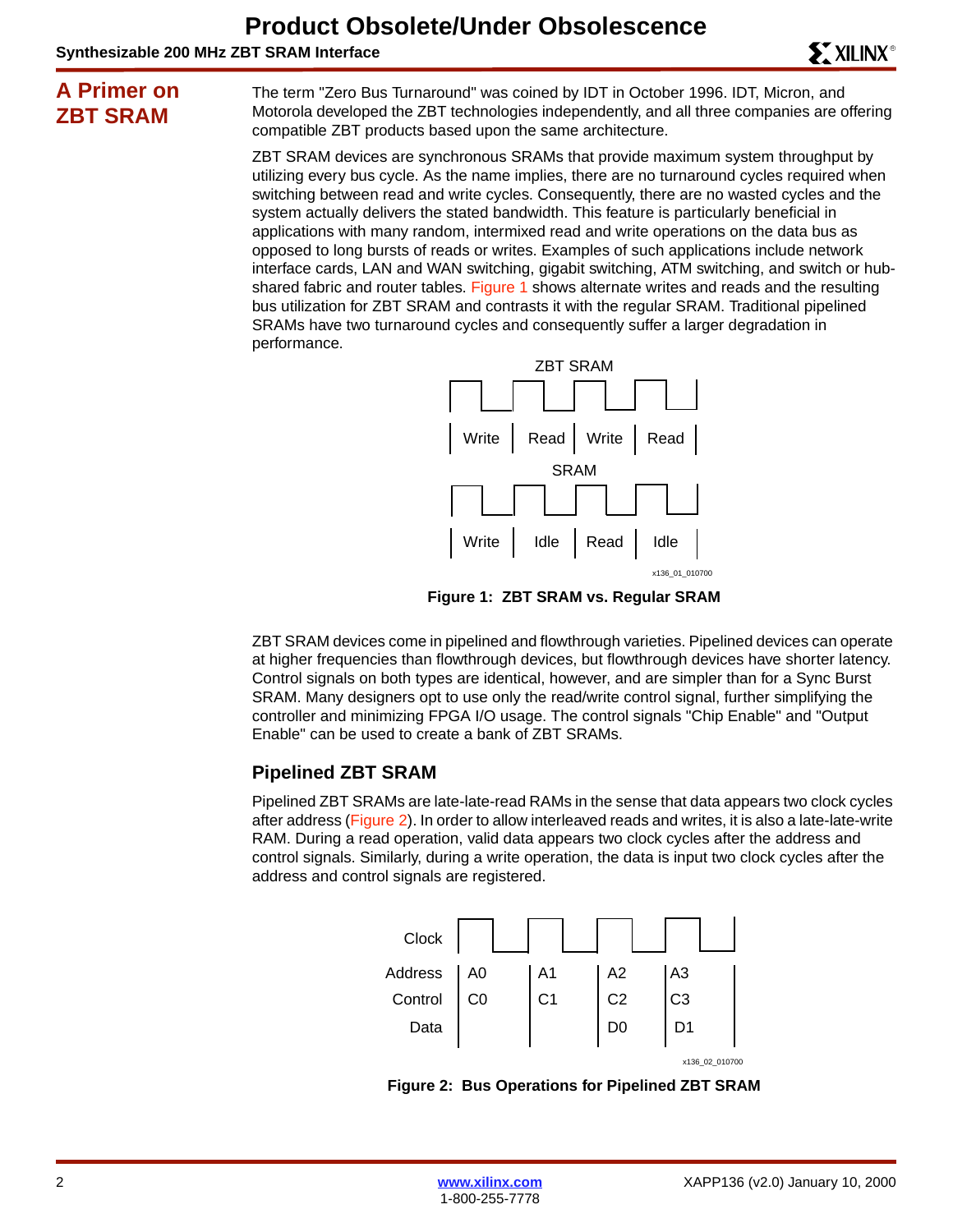## **Flowthrough ZBT SRAM**

Flowthrough ZBT SRAMs are late-read RAMs in that data appears one clock cycle after address ([Figure 3](#page-2-0)). They are also late-write RAMs.





# **Device Interface with ZBT SRAM**

<span id="page-2-0"></span>[Figure 4](#page-2-1) shows a simple interface between a Xilinx device and a ZBT SRAM. In addition to the mandatory address and data signals, the interface only needs a read/write (RW) control signal. To ensure high performance, the design uses two CLKDLLs: one to de-skew and generate a 2x controller clock and another to de-skew and generate a board-level 2x clock. The result is a high-speed, de-skewed clock driving the controller and the ZBT SRAM. The ZBT SRAMs are available with LVTTL I/Os. The Virtex SelectI/O resource supports LVTTL signaling with a range of driver strengths from 2 mA to 24 mA and a choice of fast or slow slew rates.



**Figure 4: Virtex device and ZBT SRAM**

<span id="page-2-1"></span>A ZBT SRAM controller design in synthesizable Verilog for a 64K x 36 pipelined device, as well as for a 64K x 36 flowthrough device, is provided. Controllers for other sized ZBT SRAMs are easily derived from these two designs. In these examples, RW is the only control signal and is used to control the 3-state drivers for the 36 bits of data. In order to run the Virtex Pipelined ZBT SRAM interface at 200 MHz (100 MHz for flowthrough), CLKDLLs are employed to de-skew and double the clock frequency.

During a write operation to the pipelined ZBT SRAM, data must be provided to the RAM two cycles after the address and control signals. Assuming that data arrives in lock-step with address and control, the controller drives the data to the RAM through two pipelined stages. While the control signals to the RAM are sent directly, the control signals inside the controller are delayed through an equal number of pipelined stages to match the data latency. The pipelined example uses a flip-flop tree to minimize the fan-out for the RW signal, which in turn facilitates high-speed data access.

Xilinx's SelectI/O resource provides a wide variety of standards and, for LVTTL, offers a wide range of driver strengths. The example design employs a fast slew driver with 16 mA drive strength.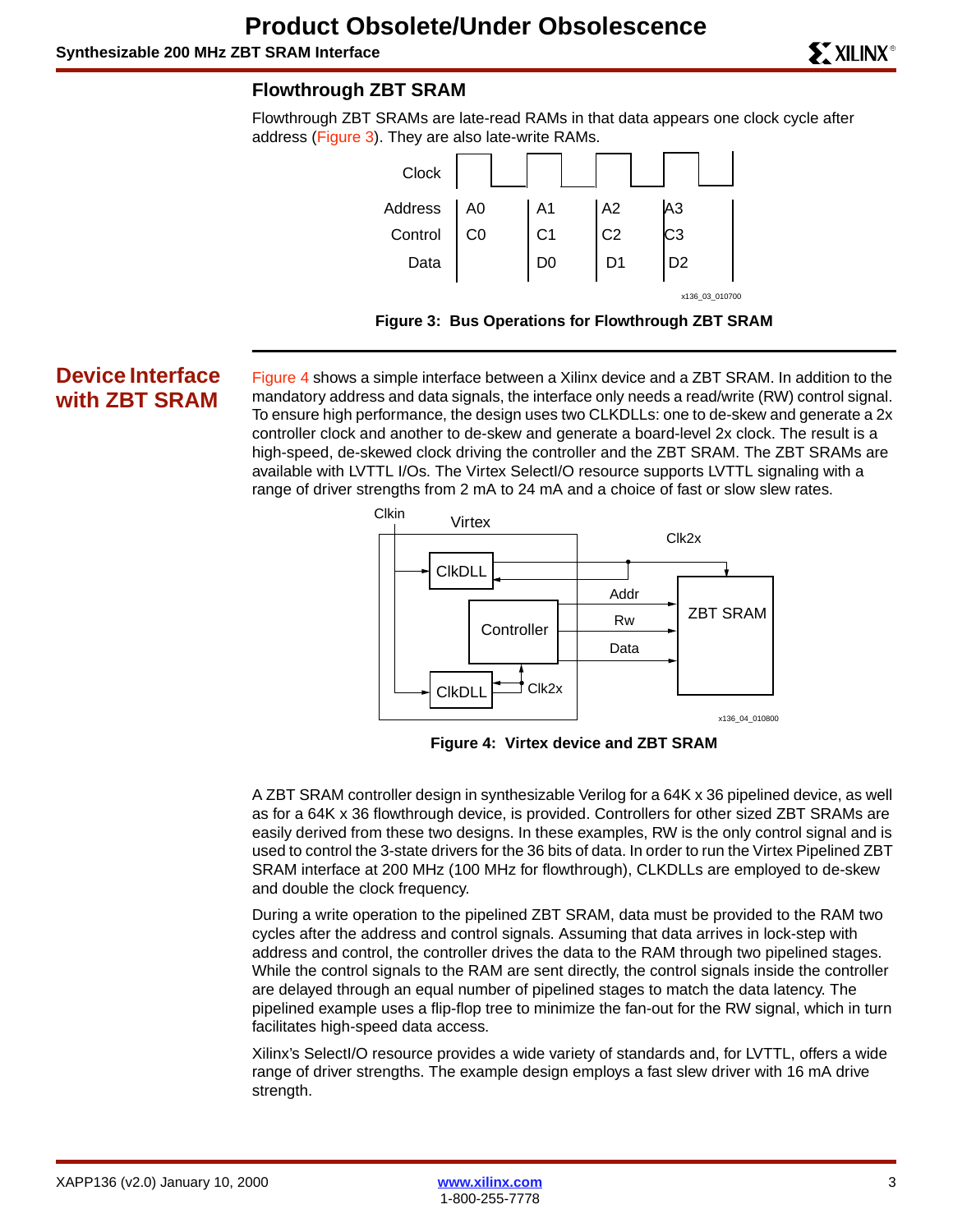

**Figure 6: Contention Current**

<span id="page-3-0"></span>A Verilog design [\(Figure 5\)](#page-3-1) consists of three top-level modules: a controller, a tester, and a DLL. The DLL module provides de-skewed and 2x multiplied clocks for Virtex and board-level designs. The tester module receives a reset signal from outside the Virtex device and generates the address, data, and read/write signals for the controller module. The tester module also compares the data values that are read back from the RAM to the expected values and generates an error signal if the values do not match.



x134\_05\_010800

<span id="page-3-1"></span>**Figure 5: Block Diagram of the Verilog Design**

**Bus Contention** ZBT SRAMs maximize bus utilization by eliminating turnaround cycles. This enhances system performance, but the probability of "bus contention" increases. Bus contention occurs when two devices on the bus attempt to drive the bus to opposite logic values. Consider the example of an FPGA interfacing with a ZBT SRAM. During the read-write transition, the FPGA can actually start driving the bus before the ZBT SRAM device stops driving the bus. If the FPGA is driving a logic High onto the bus and the ZBT SRAM is driving a logic Low, a current path is created from the FPGAs  $V_{CC}$  to the ZBT SRAMs Ground through the "on" transistors of the two devices, as shown in [Figure 6a. L](#page-3-0)ikewise, if the FPGA drives a logic Low and the ZBT SRAM drives a logic High, a current path is also created (as shown in [Figure 6b\).](#page-3-0)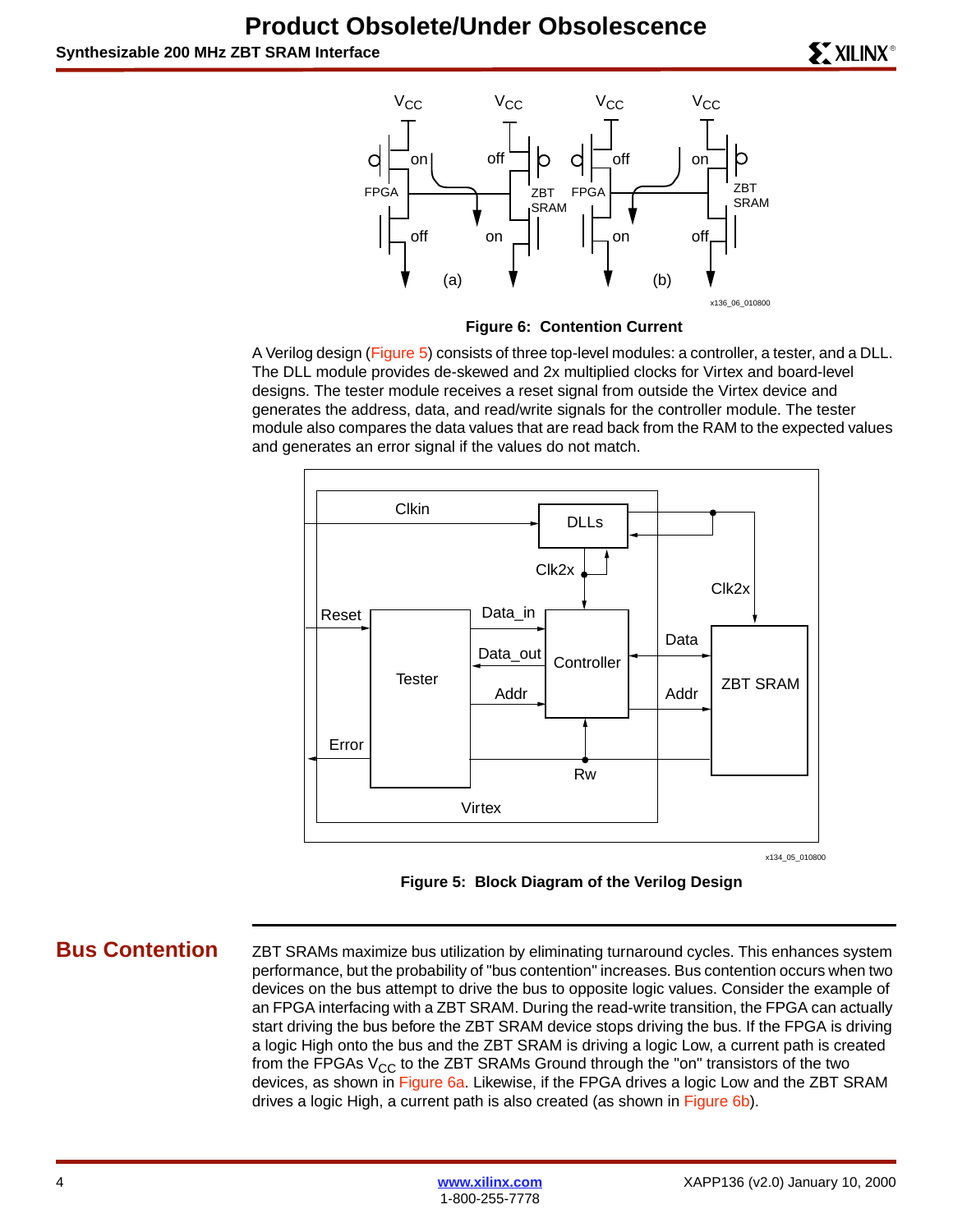When both the devices drive the same value-onto the bus, there is no current path between  $V_{CC}$ and Ground and, therefore, no contention current (as shown in [Figure 7](#page-4-0)).



**Figure 7: No Contention Current**

<span id="page-4-0"></span>Bus contention can also occur during device turn-off or turn-on times. Turn-off time is the time it takes to drive device outputs to a high impedance (High-Z) state, where both pull-up and pulldown transistors are off with no current path through the output drivers. Conversely, Turn-on time is the time it takes to drive device outputs to a logic High or Low state. During the read-towrite transition, bus contention can occur if the turn-on time of the FPGA is less than the turnoff time of the ZBT SRAM. Similarly, during the write-to-read transition, bus contention can occur if the turn-on time of the ZBT SRAM is less than the turn-off time of the FPGA.

Worst-case contention time for the read-to-write transition is derived by calculating the difference between the slowest turn-off time for the ZBT SRAM and the fastest turn-on time for the FPGA. Similarly, the worst-case contention time for the write-to-read transition is derived by figuring the difference between the fastest turn-off time for the FPGA and the slowest turn-on time for the ZBT SRAM. The fastest and the slowest switching times are observed at opposite extremes of temperature. Arguably, two chips on a board would never be at opposite temperature extremes, so any contention time would actually be less than predicted by worst case analysis.

## **Bus Contention Analysis**

This worst-case contention analysis uses an XCV300-6 Virtex FPGA with LVTTL fast slew-rate 16 mA drivers in a BG432 package. The ZBT SRAM timing numbers are from Micron data sheets. The Micron -7 speed grade is used for the pipelined version and the -10 speed grade is used for the flowthrough design.

#### **Pipelined ZBT SRAM and a Virtex Device**

The slowest turn-off time for the Virtex device is 1.1 ns using the CLKDLL. The fastest turn-on time for the pipelined ZBT SRAM is 1.5 ns. Therefore, during a write-to-read transition bus contention will not occur. The slowest turn-off time for the pipelined ZBT SRAM is 3.5 ns and the fastest turn-on for the Virtex device with CLKDLL is 1 ns. During a read-to-write transition, there would be worst-case contention current of 30 mA for 1.5 ns in addition to 1 ns of current as part of the regular operation. Assuming that the read-to-write transition occurs only half of the time, average contention current for a 7 ns clock period is 3.2 mA per data pin. Also assuming a voltage drop of 1.5V across the Virtex transistor, there is additional power dissipation of 4.82 mW per data pin. Figuring on average that only half the data pins are in contention, the average power dissipation due to contention is 86.7 mW. For a BG432 package, the temperature increase would be 1.1°C.